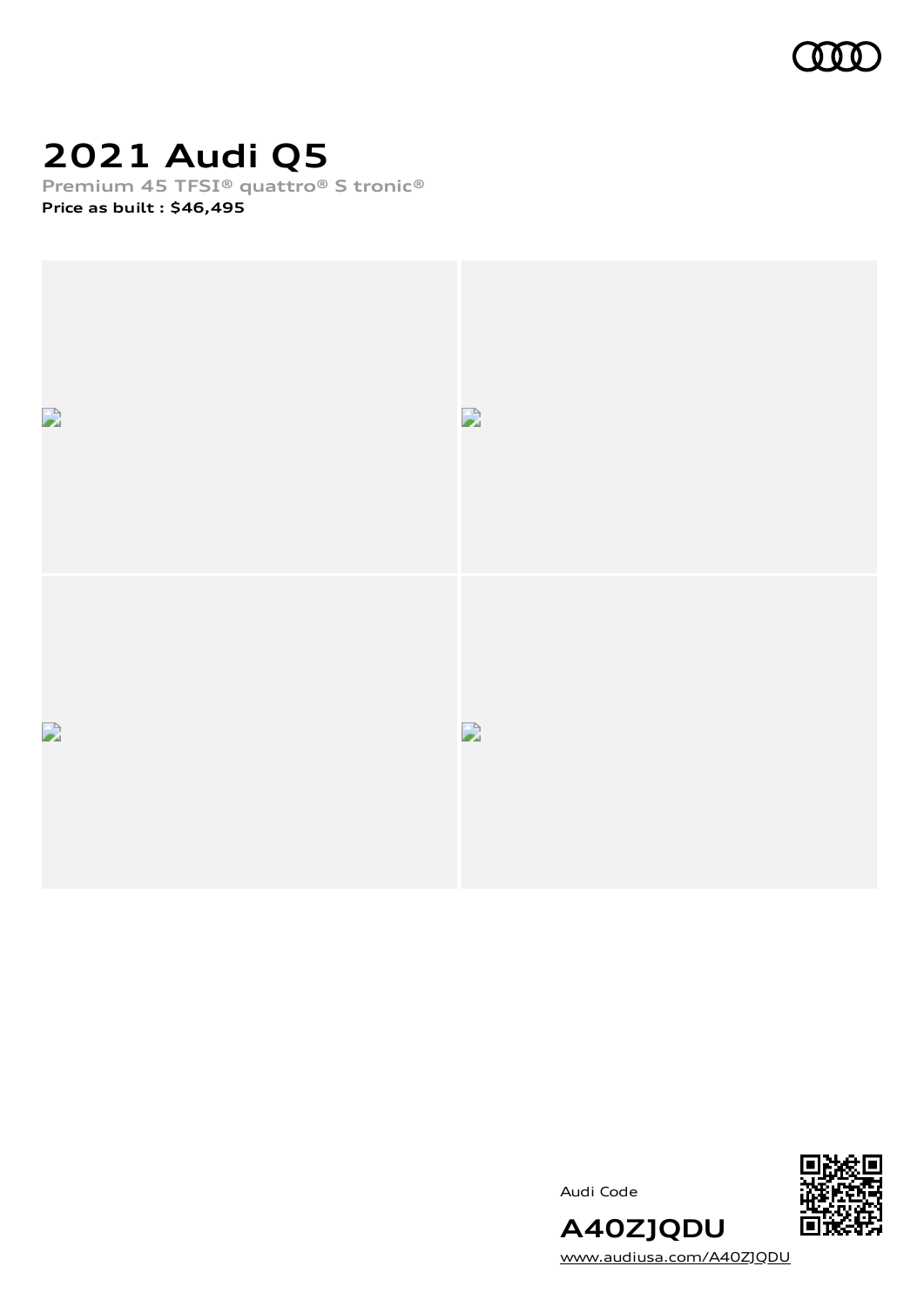# **Summary**

#### **Audi 2021 Audi Q5** Premium 45 TFSI® quattro® S tronic®

**Price as buil[t](#page-9-0)** \$46,495

#### **Exterior colour**

Brilliant Black

#### $\overline{\phantom{a}}$

#### **Further Information**

|                 | N٥           |
|-----------------|--------------|
| Mileage         | 16,249 miles |
| Type of vehicle | Used car     |

**Warranty**

#### **Interior colour**

| Seats     | Black with Rock Gray stitching |
|-----------|--------------------------------|
| Dashboard | Black                          |
| Carpet    | Black                          |
| Headliner | Gray                           |

#### **Audi Code** A40ZJQDU

**Your configuration on www.audiusa.com** [www.audiusa.com/A40ZJQDU](https://www.audiusa.com/A40ZJQDU)

**Commission number** 4acb53e30a0e09b1590d

#### **Technical Specifications**

| Engine type                  | 2.0-liter four-cylinder                       |
|------------------------------|-----------------------------------------------|
| stroke                       | Displacement/Bore and 1,984/82.5 x 92.8 cc/mm |
| Max. output                  | 261 HP                                        |
| Torque                       | 273 lb-ft@rpm                                 |
| Top track speed              | 130 mph $1$                                   |
| Acceleration (0 - 60<br>mph) | 5.7 seconds                                   |
| Recommended fuel             | Premium                                       |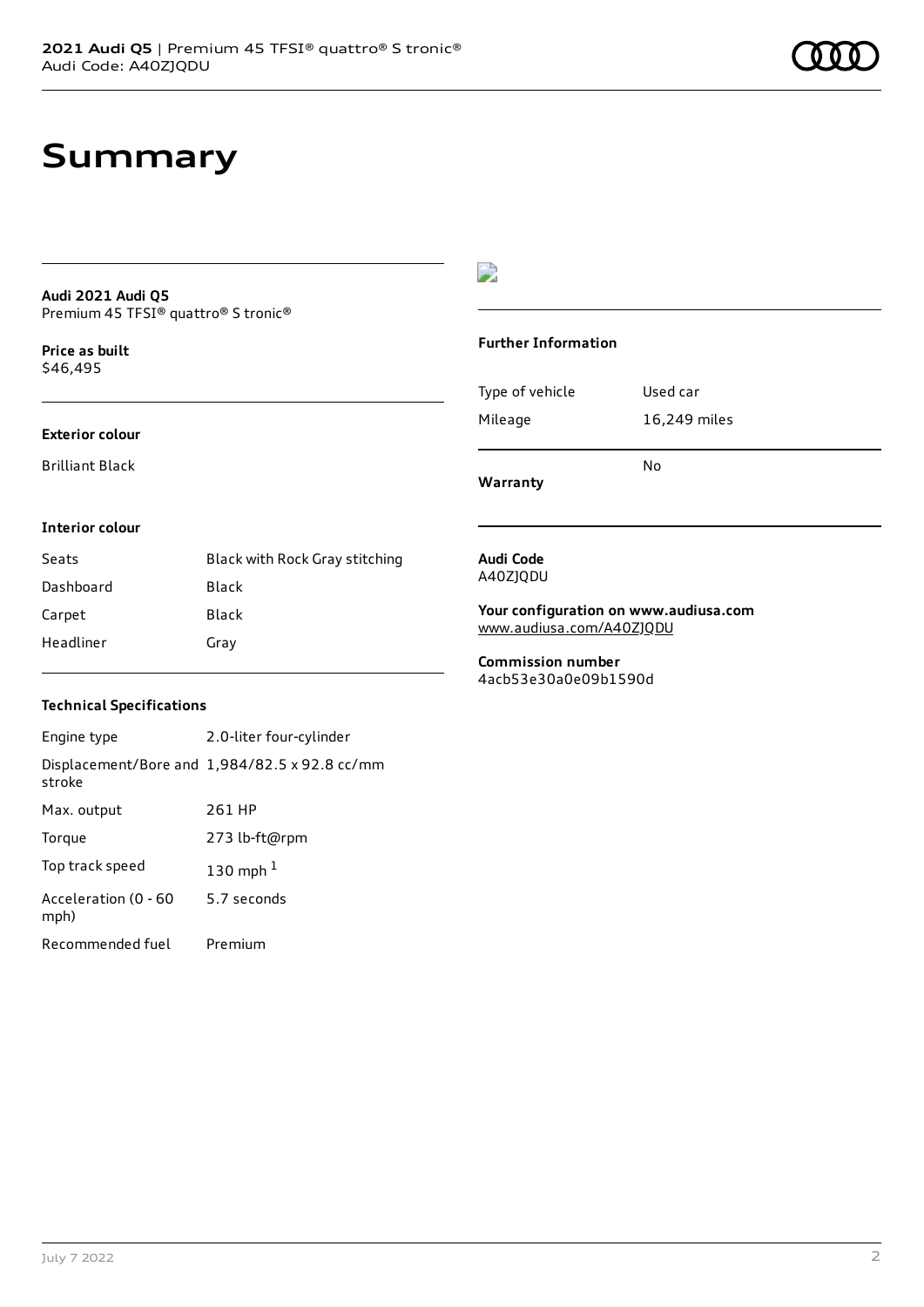# **Standard features**

### **Exterior**

| 6XD             | Power-adjustable, heated exterior side<br>mirrors     |
|-----------------|-------------------------------------------------------|
| 1D8             | Trailer hitch provision                               |
| 1S1             | Tool kit and floor jack                               |
| 1 B A           | Standard suspension                                   |
| 3S1             | Aluminum roof rails                                   |
| 5]1             | Tailgate roof spoiler                                 |
| 8IT             | Full LED headlights with DRL signature                |
| HX <sub>2</sub> | 235/60 R18 all-season tires                           |
| 8VM             | LED taillights with dynamic turn signal               |
| VJ1             | Full paint finish                                     |
| 4KC             | Heat-insulating side and rear windows                 |
| 47B             | Aluminum trim around exterior windows                 |
| 41 V            | 18" 5-arm-star design wheels with all-season<br>tires |

#### **Safety and Security**

| 3B7             | Lower Anchors and Tethers for Children<br>(LATCH) in rear seats |
|-----------------|-----------------------------------------------------------------|
| 4UB             | Driver and front passenger airbags                              |
| UH1             | Electromechanical parking brake                                 |
| 8T2             | Cruise control system                                           |
| VC <sub>2</sub> | Garage door opener (Homelink®)                                  |
| 4H <sub>5</sub> | Electronic rear child door locks                                |
| OZ7             | Speed-sensitive electromechanical power<br>steering system      |
| 7K6             | Tire-pressure monitoring system                                 |
| 4X3             | Advanced Airbag Protection System                               |
|                 |                                                                 |

| 418             | Remote keyless entry with push-button start                                                |
|-----------------|--------------------------------------------------------------------------------------------|
| <b>Interior</b> |                                                                                            |
| QE1             | Storage package                                                                            |
| 4M3             | Four beverage holders                                                                      |
| 7M1             | Aluminum front door sill inlays                                                            |
| 6N)             | Light cloth headliner                                                                      |
| <b>9AO</b>      | Three-zone automatic climate control<br>system                                             |
| 4L7             | Auto-dimming interior rear view mirror with<br>digital compass and Integrated Toll Module® |
| QQ1             | LED interior lighting package                                                              |
| 1XW             | Three-spoke multifunction steering wheel<br>with shift paddles                             |
| 6E3             | Front center armrest                                                                       |
| 7F9             | Leather-wrapped gear selector                                                              |
| 4E7             | Power tailgate                                                                             |
| 5XF             | Driver and front-passenger extendable sun<br>visors with illuminated vanity mirrors        |
| 3NS             | Sliding, split folding 40/20/40 rear<br>seatbacks with adjustable recline                  |
| N1P             | Leather seat covers                                                                        |
| 4A3             | <b>Heated front seats</b>                                                                  |
| 5MP             | Brown Walnut Wood inlays                                                                   |

| 6K9  | Audi pre sense <sup>®</sup> city |
|------|----------------------------------|
| 2H1  | Audi drive select                |
| TU 1 | Audi smartphone interface        |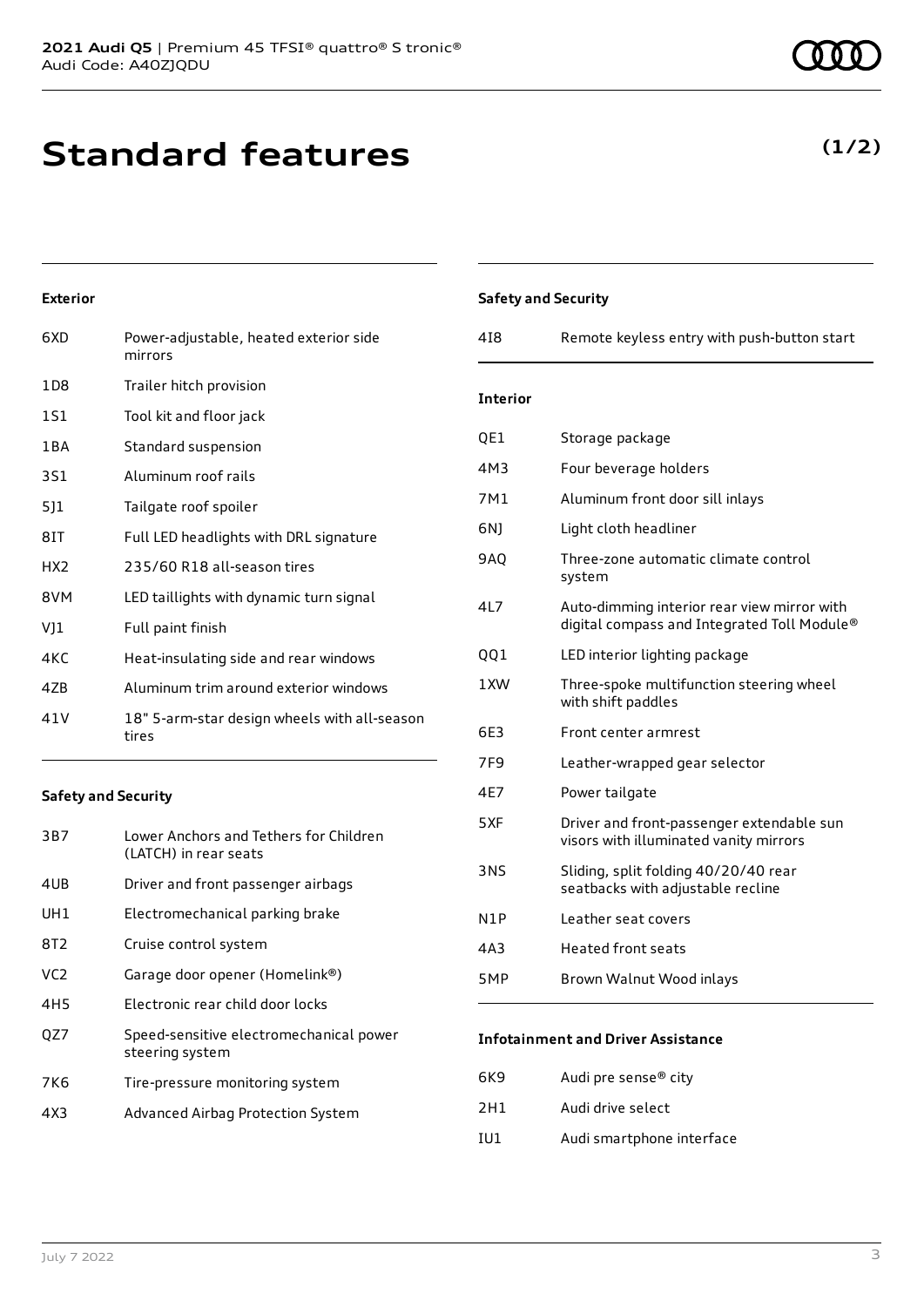# **Standard features**

#### **Infotainment and Driver Assistance**

- IW3 Audi connect® CARE assistance and security services (limited time subscription)
- 7X2 Parking system plus
- 7W3 Audi pre sense® basic and rear
- KA2 Rear view camera
- 8G1 High beam assist
- 9VD Audi sound system
- 9S7 7.0" color driver information system
- 7Y1 Audi side assist
- 6I3 Audi active lane assist
- 9ZX Preparation for mobile phone (Bluetooth®) with streaming audio

**(2/2)**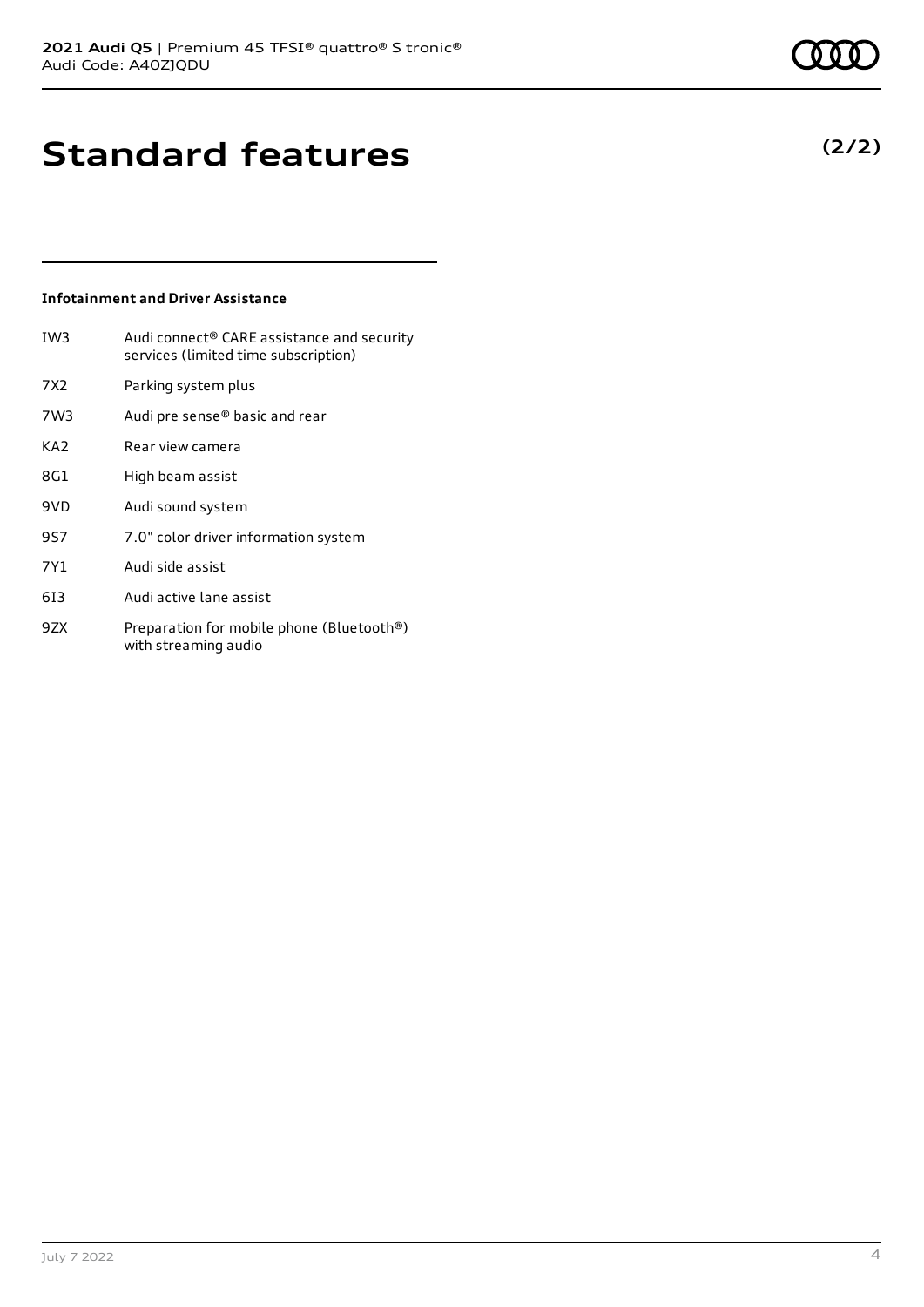# **Dealer remarks**

Audi certified, Black Leather, ABS brakes, Alloy wheels, Compass, Electronic Stability Control, Front dual zone A/C, Heated door mirrors, Heated front seats, Illuminated entry, Low tire pressure warning, Power Liftgate, Remote keyless entry, Traction control. Certified. 2021 Audi Q5 45 Premium quattro Brilliant Black

Audi Certified pre-owned Details:

- \* Transferable Warranty
- \* 300+ Point Inspection
- \* Warranty Deductible: \$0

\* Includes 24/7 Roadside Assistance emergency towing, collision, jump start, flat tire change, emergency fuel service, lock-out service, extrication service, Audi assist, CARFAX Vehicle History Report and SiriusXM satellite radio complimentary 90 day subscription. If Audi New Vehicle Limited Warranty (NVLW) coverage remains at time of CPO purchase, CPO Limited Warranty Coverage commences upon expiration of NVLW and continues until 5 years from vehicle's original in-service date with no mileage limitation. If NVLW coverage has expired at time of CPO purchase, CPO Limited Warranty coverage commences at time of purchase and continues for 12 months with no mileage limitation. Limited warranty is transferable between private parties.

\* Limited Warranty: 12 Month/Unlimited Mile beginning after new car warranty expires or from certified purchase date

- \* Roadside Assistance
- \* Vehicle History

Our inventory sells quickly. Please call to confirm availability and schedule your appointment today.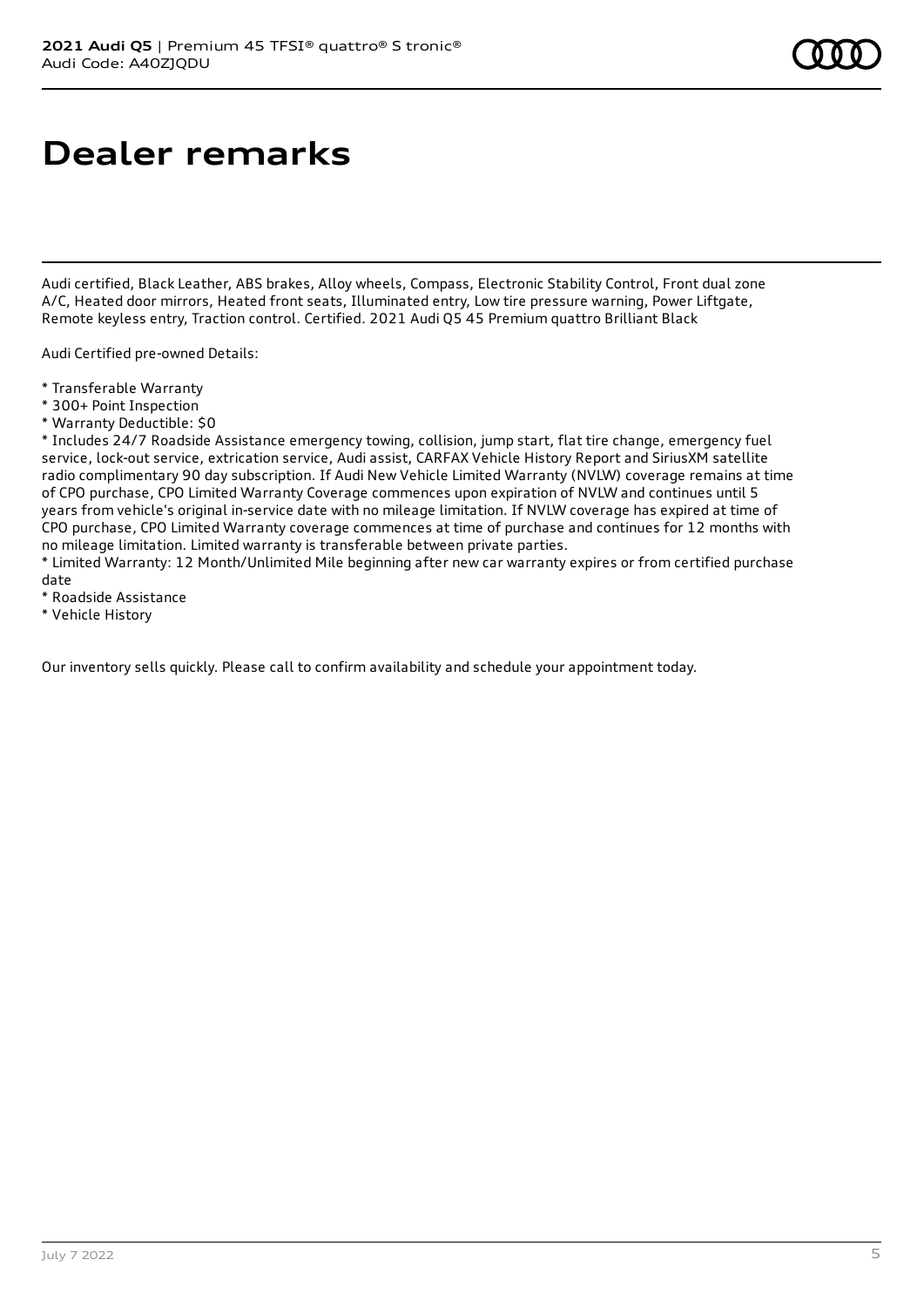# **Technical Specifications**

**(1/2)**

| <b>Engineering   Performance</b>            |                                                                       | <b>Steering</b>                            |                                                                                |
|---------------------------------------------|-----------------------------------------------------------------------|--------------------------------------------|--------------------------------------------------------------------------------|
| Engine type                                 | 2.0-liter four-cylinder                                               | Steering type                              | Electromechanical progressive                                                  |
| Power Level                                 | 45                                                                    |                                            | steering system                                                                |
| Max. output                                 | 261 HP                                                                | Turning diameter, curb- 38.7 ft<br>to-curb |                                                                                |
| Displacement                                | 2.0 l                                                                 | Steering ratio                             | 15.9:1                                                                         |
| Towing capacity                             | 4,400 lb                                                              |                                            |                                                                                |
| Torque                                      | 273 lb-ft@rpm                                                         | Suspension                                 |                                                                                |
| Valvetrain                                  | 16-valve DOHC with Audi valvelift<br>system and variable valve timing | Front axle                                 | Five-link suspension - Audi comfort                                            |
| Acceleration (0 - 60<br>mph)                | 5.7 seconds                                                           | Rear axle                                  | suspension<br>Five-link suspension - Audi comfort                              |
| Engine block                                | Cast-iron                                                             |                                            | suspension                                                                     |
| Induction/fuel injection Turbocharged/TFSI® |                                                                       |                                            |                                                                                |
| Cylinder head                               | Aluminum-alloy                                                        | <b>Brakes</b>                              |                                                                                |
| stroke                                      | Displacement/Bore and 1,984/82.5 x 92.8 cc/mm                         | Front brakes                               | 13.3 (ventilated disc) in                                                      |
| Top track speed $^1$                        | 130 mph                                                               | Rear brakes                                | 13.0 (ventilated disc) in                                                      |
| <b>Electrical system</b>                    |                                                                       | <b>Body</b>                                |                                                                                |
| Hybrid engine                               | 12-volt Mild Hybrid Electric Vehicle<br>(MHEV) technology             | Material                                   | Lightweight technology-multi-<br>material construction (steel and<br>aluminum) |
| Transmission   Drivetrain                   |                                                                       | <b>Warranty   Maintenance</b>              |                                                                                |

| Drivetrain type | quattro <sup>®</sup> all-wheel drive with ultra <sup>®</sup><br>technology |
|-----------------|----------------------------------------------------------------------------|
| Transmission    | Seven-speed S tronic® dual-clutch<br>automatic transmission                |

| Warranty | 4-year/50,000-mile Audi New |
|----------|-----------------------------|
|          | Vehicle Limited Warranty    |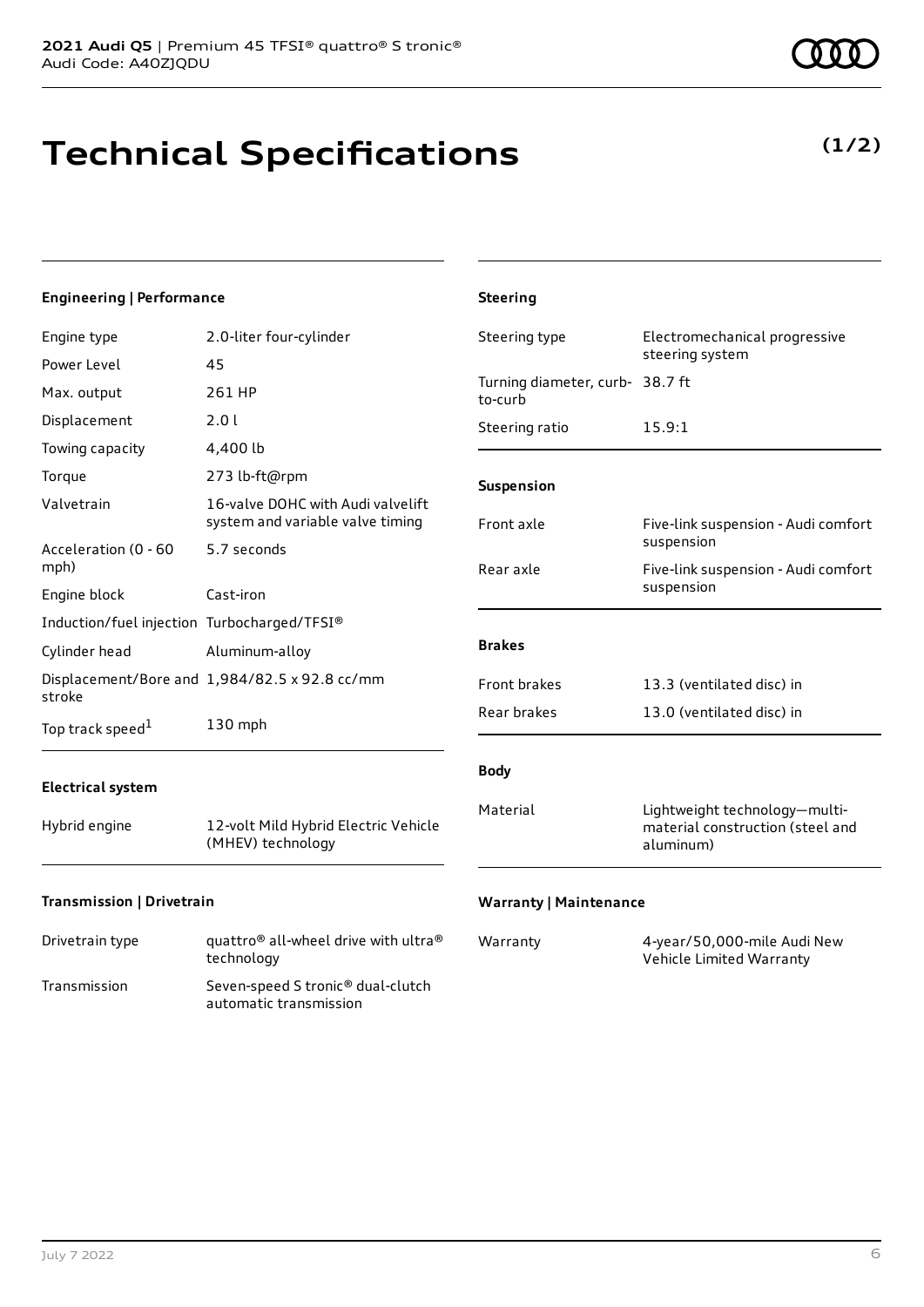# **Technical Specifications**

#### **Exterior Measurements**

| Height                           | 65.5 in  |
|----------------------------------|----------|
| Overall width without<br>mirrors | 74.5 in  |
| Length                           | 184.3 in |
| Wheelbase                        | 111.0 in |
| Overall width with<br>mirrors    | 84.2 in  |
| Track rear                       | 63.3 in  |
| Track front                      | 63.6 in  |
| Curb weight                      | 4.079 lb |

#### **Interior measurements**

| Seating capacity                          | 5                                                  |
|-------------------------------------------|----------------------------------------------------|
| Shoulder room, rear                       | 56.5 in                                            |
| Head room with front<br>sunroof           | 38.1 in                                            |
| Leg room, rear                            | 38.0 in                                            |
| Shoulder room, front                      | 57.7 in                                            |
| Head room with rear<br>sunroof            | 37.7 in                                            |
| Head room, rear                           | 39.3 in                                            |
| Leg room, front                           | 40.9 in                                            |
| Head room, front                          | 39.6 in                                            |
| Cargo volume, rear<br>seatbacks up/folded | 25.8/54.0 (25.6/53.5 with<br>sunroof) cu ft, cu ft |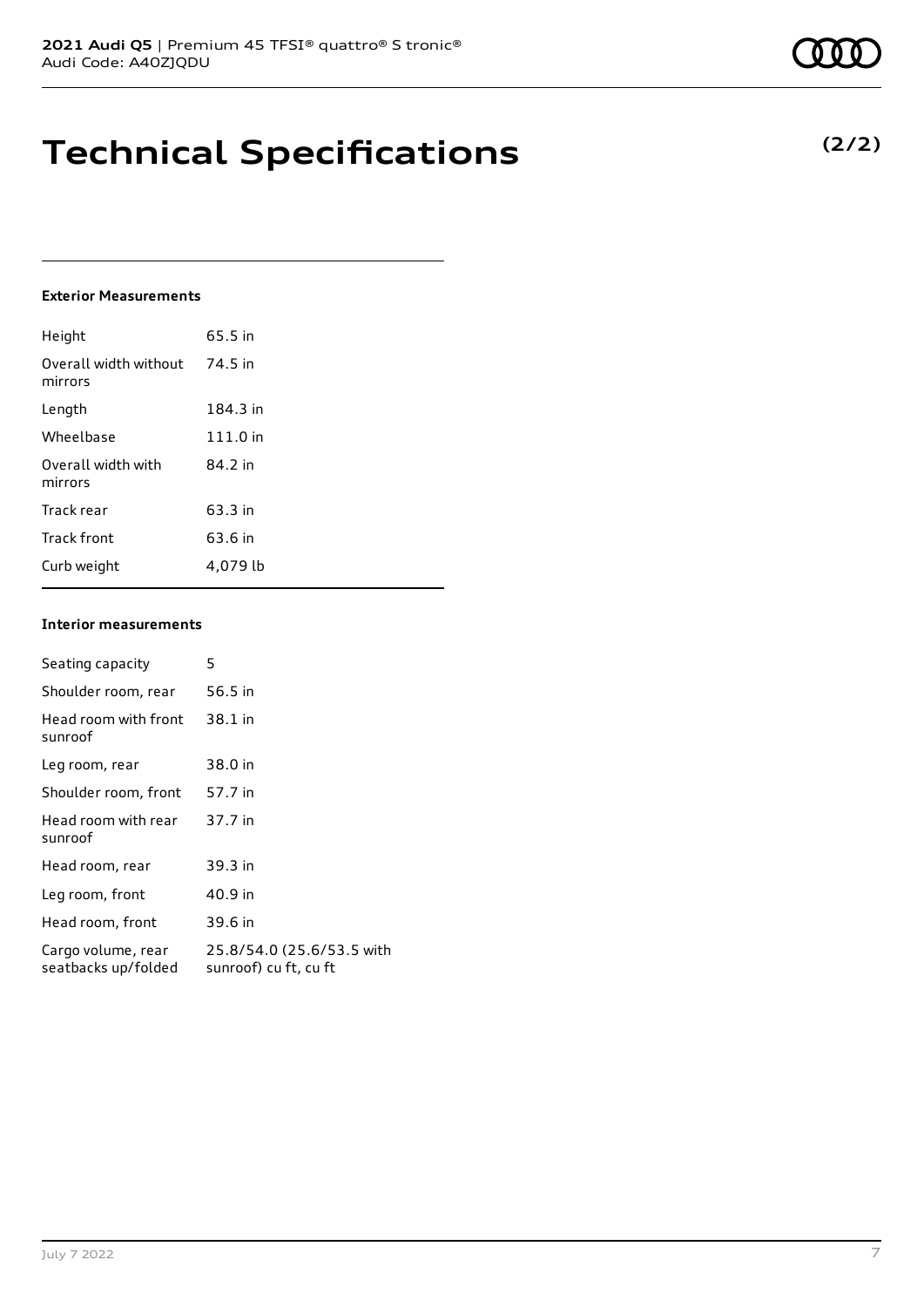### **Consumption- and emission**

#### **Consumption by NEDC**

| urban       | $23$ mpg |
|-------------|----------|
| extra-urban | 28 mpg   |
| combined    | 25 mpg   |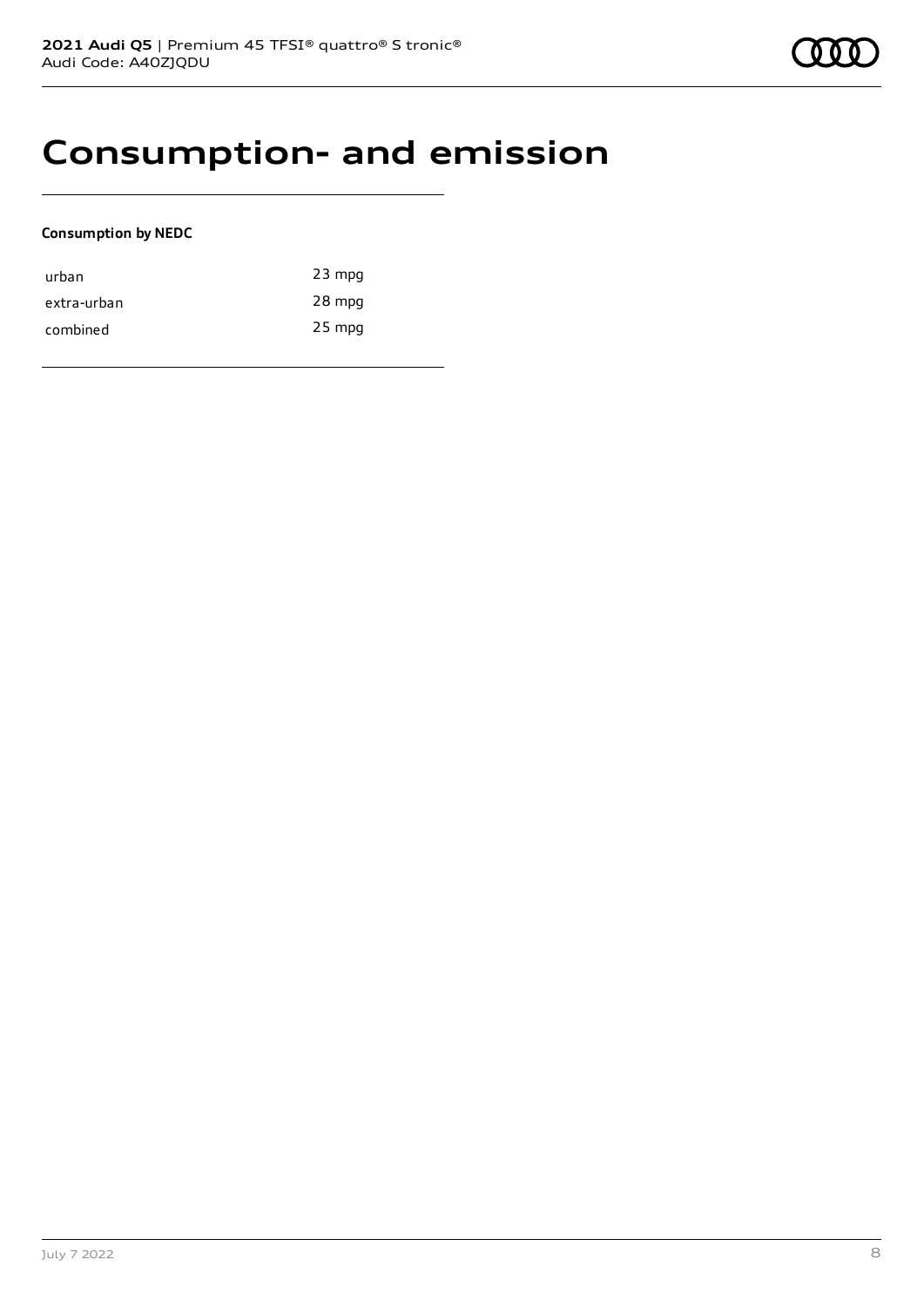

### **Contact**

Dealer **Audi Gwinnett**

3180 Satellite Blvd 30096 Duluth GA

Phone: +16782582522 FAX: 7704181750

www: [https://www.audigwinnett.com](https://www.audigwinnett.com/)